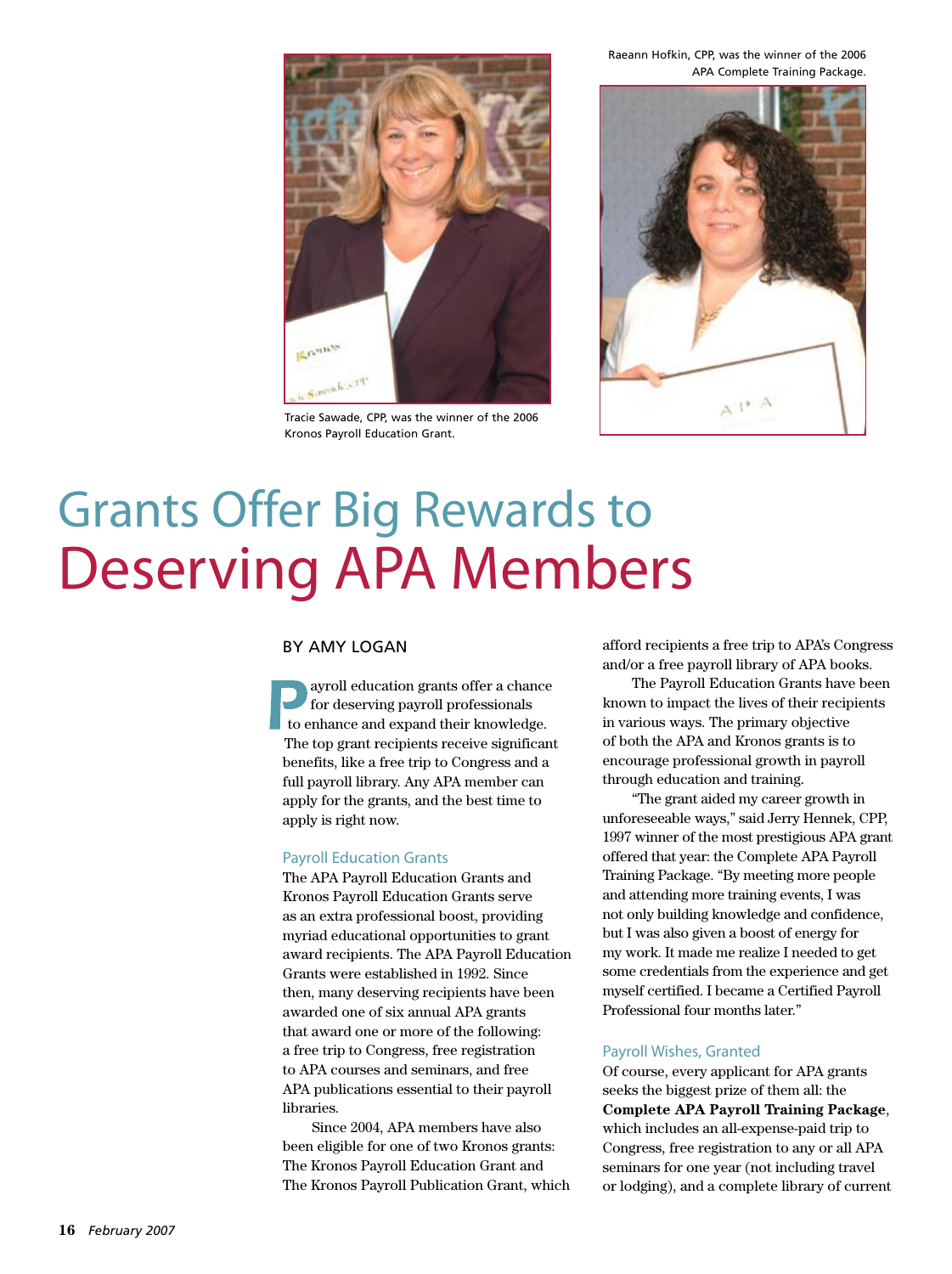APA books and publications, including PayTrain®.

"I applied for the APA payroll grant because I needed to provide an opportunity for myself to go to Congress," said Dee Nelson, CPP, 2005 recipient of the Complete APA Payroll Training Package. "My employer had stated that I would get to go if I exhausted every opportunity to get there on my own. This was one of those means.

"I would recommend *any* APA member apply for this grant. The grant definitely aided in my career growth. Not long after (I won) I became involved in global payroll issues and if it wasn't for one of my free publications, I would have been stuck. Winning all the APA publications has been invaluable to my career growth, as well as that of my chapter, as we now have an APA library that we share among our members."

Winning the Complete APA Payroll Training Package also helped Ginny Elkins, CPP, the 1996 winner, attend Congress when "budgets were tight" in the public sector.

"I knew it would be a struggle to get the funding to pay for the attendance at Congress and other APA educational events (which I needed) to support my continuing education credits," she said. "As a recipient of this grant, I was able to grow professionally, which led to leadership and management opportunities throughout my career as well as an opportunity to teach payroll at a college level."

As if a life-changing, career-rocking opportunity weren't enough of a reason to apply for a grant, the free trip to Congress, one of the most enriching industry experiences available, is a reward all its own.

"I have not missed (a Congress) since I started going—they reenergize me and help me make it through the rest of the year, even in difficult years," said Terry Meggitt, CPP, 2003 winner of the Complete APA Payroll Training Package. "APA payroll grants are an opportunity of a lifetime for a payroll professional. Where else could someone receive over \$10,000 in free education?"

The free education awarded to Deneen McCormick, CPP, when she won the Complete APA Payroll Training Package in 2001 was a definite career plus, but she too found herself most inspired after her first trip to Congress.

"The opportunity to attend so many different workshops and meet so many different payroll professionals was very rewarding," she said. "(It was) also an opportunity for me to become a member of the APA Speakers Bureau. I love to teach, and after attending the Speakers Bureau meeting I was given the opportunity to teach APA classes, (which) has improved my communication skills and my confidence in my payroll knowledge."

In addition to the Complete Payroll

Training Package, APA offers two Course/Conference Grants and three *The Payroll Source®* Grants. Two recipients have one year to choose the APA course or conference they'd like to attend for free (not including airfare or hotel accommodations), if they are awarded the **Course/ Conference Grant**. That year starts with the current year's Congress and ends exactly one year later, which means Congress is among the choices. The three recipients of *The Payroll Source®* **Grants** receive a free copy of the current year's edition of APA's leading payroll reference text, *The Payroll Source*, considered by many in the field to be the payroll "bible" and the perfect study guide for the CPP exam.

#### Kronos Sweetens the Payroll Pot

*The Payroll Source* is only the tip of the iceberg for recipients of either of Kronos' two grants. Those who receive the **Kronos Payroll Education Grant** receive an all-expensepaid trip to APA's annual Congress and a complete library of current APA books, publications, and *PayTrain*®, while those who are selected for the **Kronos Payroll Publication Grant** receive the complete APA library—which of course also includes *The Payroll Source*.

Tracie Sawade, CPP, has won a grant each time she's applied in the last three years. Her first two grants as a runner-up to the Kronos Payroll Education Grant supplied

# Apply for a Payroll Education Grant Today!

APA members in good standing who have worked at least three years in the payroll field may apply for one of the eight available grants. Members who qualify may also be nominated by their peers. Those who have received either an APA or Kronos Payroll Education Grant in the last three years are not eligible to apply for a grant this year; however, previous applicants are more than welcome to reapply.

Application/nomination forms are located in PDF form online at www. payroll.org/files/public/06k09DWS.pdf. You can learn more about the APA and Kronos Incorporated grants at www. americanpayroll.org/edgrant.html. To receive an application via fax instead, please call APA's Fax-On-Demand at (800) 398-8681 and request Document 23.

Applicants must include an outline of accomplishments with the application. The outline should be no more than two pages typed and doublespaced. Details on what the outline should document can be found on the application form. The deadline for APA to receive applications is March 9, 2007. Completed applications should be mailed to:

American Payroll Association ATTN: APA Payroll Education Grant Committee 660 North Main Avenue, Suite 100 San Antonio, TX 78205-1217